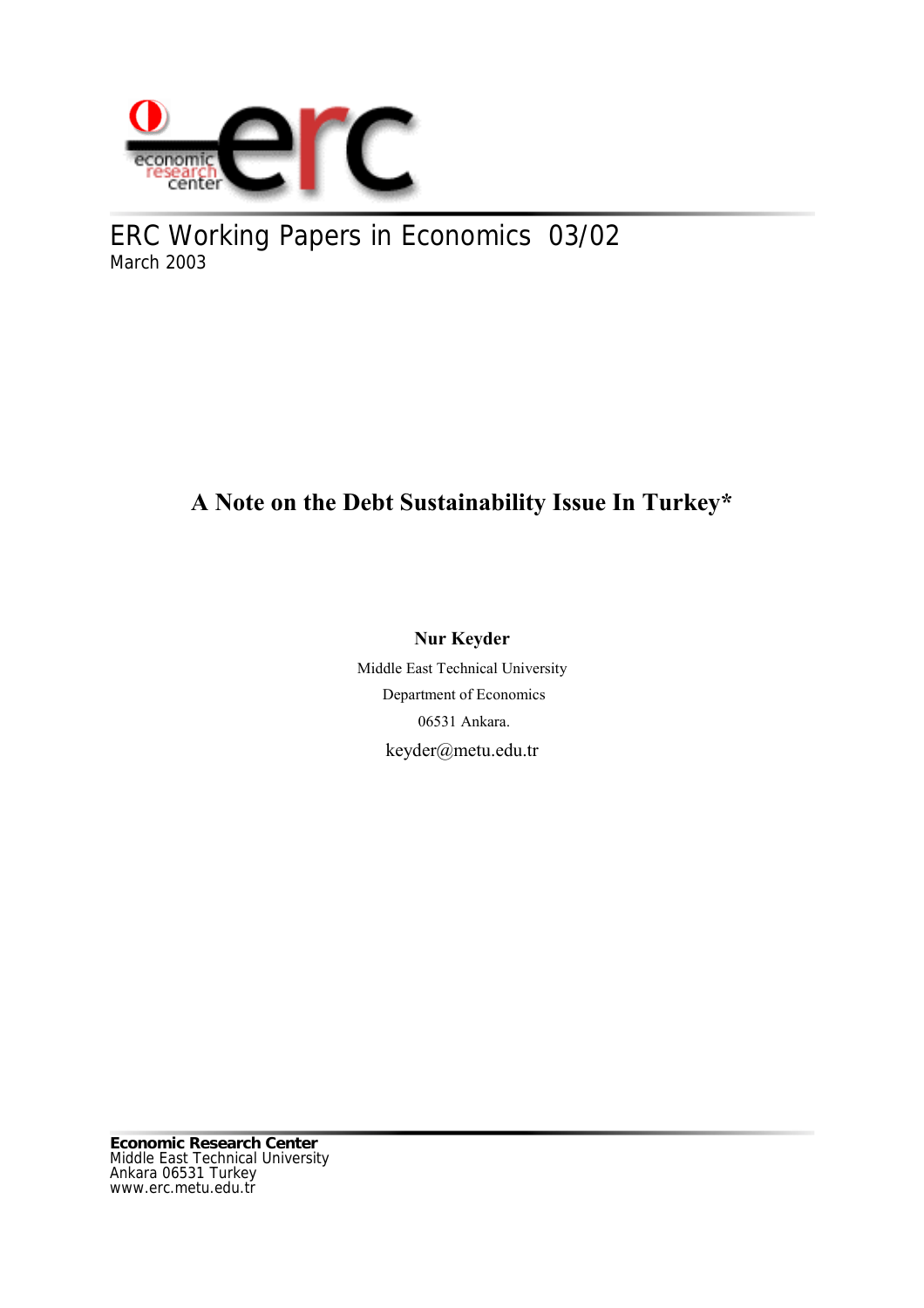# **Abstract**

The purpose of the paper is to shed light on the composition of the public sector debt stock and using the end-2002 *net public debt stock-to-GNP ratio* as the starting point, estimate the primary surplus-to-GNP ratio that will be necessary for the sustainability of the debt stock, using a modified version of the approach suggested by the World Bank (2000:16-18; 121- 124). The relevant tables on the primary surplus-to-GNP ratio requirements are constructed under different scenarios with respect to real interest rate, growth rate and inflation rate. At the second stage, the weighted average real interest rate on the current central government debt stock is estimated. Then the debt sustainability issue is evaluated by comparing the estimated primary surplus-to-GNP ratios required with the targeted primary surplus ratio, taking into consideration the real interest rate on the existing stock.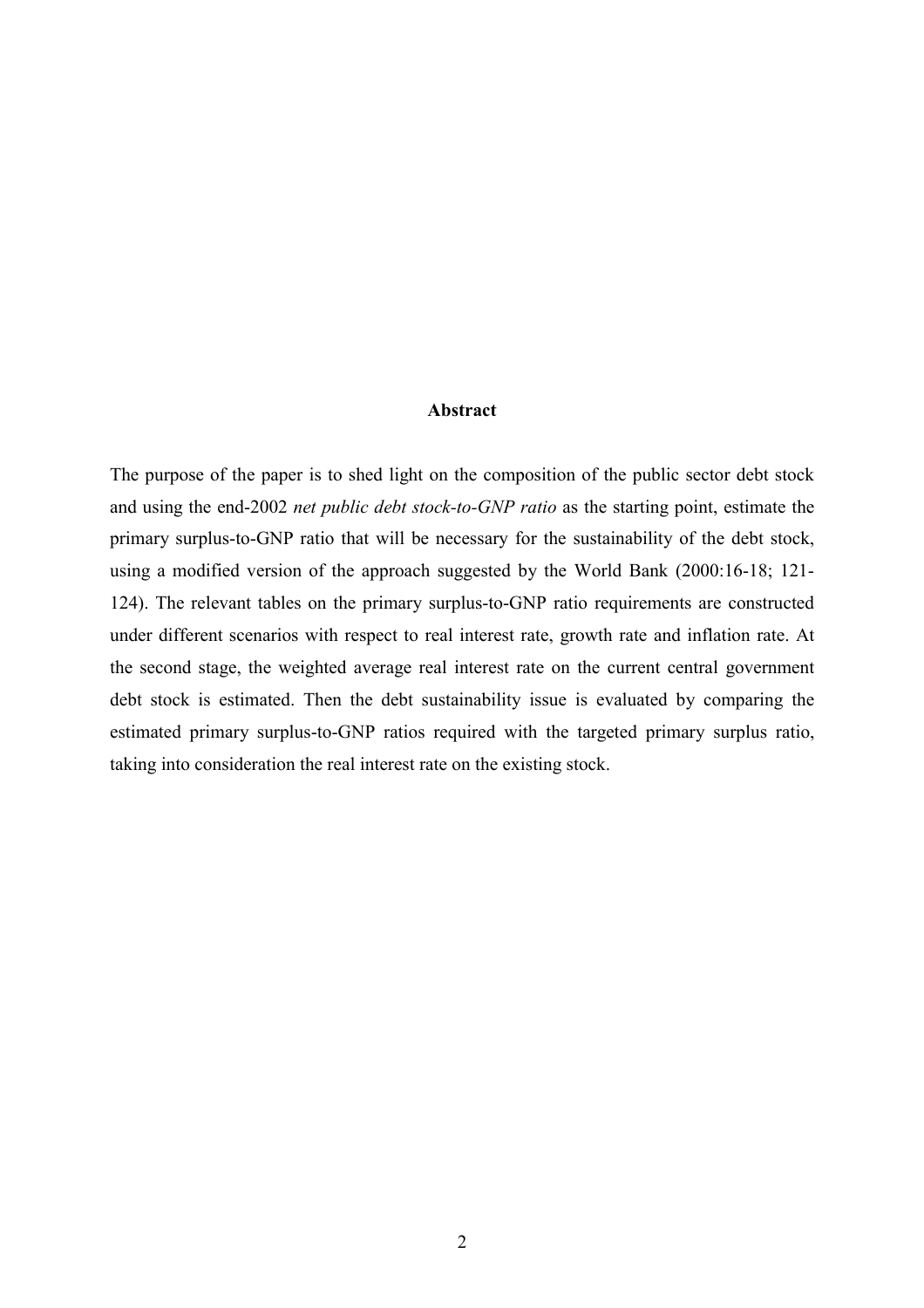# **Introduction**

Over the implementation of the Exchange Rate Based Stabilization Program (ERBSP), adopted in December 1999 (Erçel, 1999), the exchange rate was used as the nominal anchor. Until the last quarter of 2000 all was going well. Inflation as well as the real interest rate was down, the primary surplus-to-GNP ratio needed for the sustainability of the debt stock was at low and easily attainable levels (Keyder, 2001). However, there were delays in coming up with the necessary structural adjustments and the banking sector was too weak to support this *quasi currency board* regime. The end-result was; overvalued TL, huge current account deficit and enlarged open positions in foreign exchange (FX), which rendered the financial system highly vulnerable to external shocks. The Exchange Rate Based Program ended following the November 2000 and the February 2001 crises. The TL was let to float and the Strengthened Stabilization Program (Derviş, 2001) was adopted in May 2001. The new program carried the structural elements of the previous program but it was to be implemented under a floating rate regime. Economic indicators point to success of the program so far. One of the most significant issues remaining concerns debt sustainability. Hence in the present paper, this topic is given special attention against the background of debt stock composition.

# **Debt Stock**

The provisional figures announced for the outstanding central government debt stock (consolidated budget based; involving general and annexed budget administrations only<sup>1</sup>) for December 2002, are as follows: The Central Government's total debt stock was TL 242.4 quadrillion; of which TL 149.9 quadrillion was domestic and TL 92.5 quadrillion was external. In dollar terms, the total was \$148.3 billion, of which \$91.7 billion was domestic and \$56.6 billion was external (The Undersecretariat of Treasury, 2003). 48% (\$27.3 billion) of the \$56.6 billion external debt was to international institutions, 52% (\$29.3 billion) to commercial banks (\$6.2 billion) and the bond market (\$23.1 billion). (The stock figures mentioned are *gross* and they do not include Turkish Central Bank's (CBRT) debt and Treasury guaranteed debt.)

Looking at the composition of the \$148.3 billion *central government total debt stock* by lenders, we see that 29% is to the market and 29% to the public sector; 20% is owed to the foreign markets against money collected via bond issue (16%) or other means (4%); 9% of the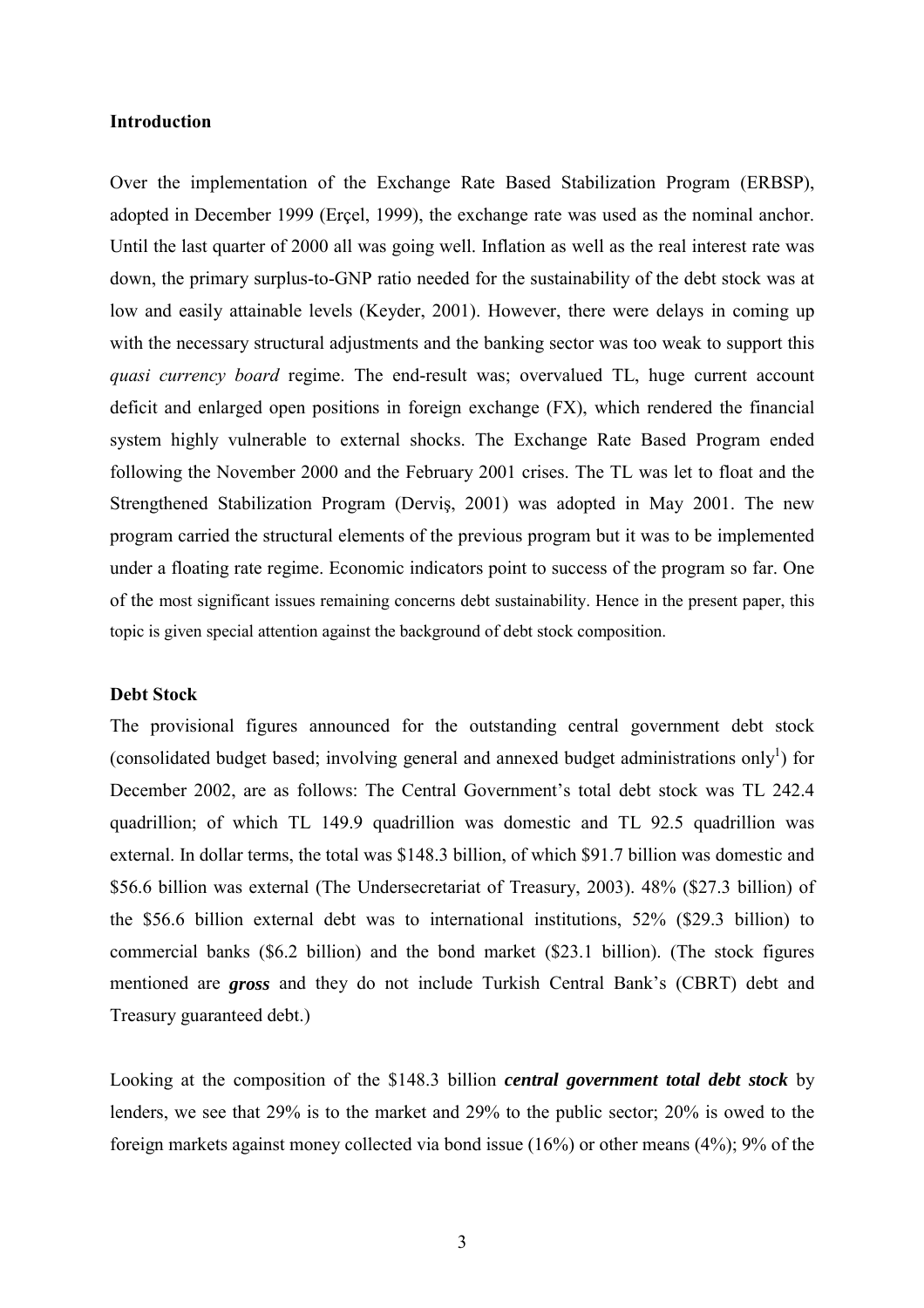debt is owed to international institutions (\$13.3 billion) and the remaining 13% (\$19.9 billion) is owed to IMF (Figure 1).



**Source:** www.hazine.gov.tr/stat/ToplamKonsolideButce\_tr2\_htm

Looking at the domestic debt stock alone, we see that of the TL149.9 quadrillion total, 52.8% represents Treasury's indebtedness toward other public institutions (18.8% to CBRT, 16.2% to State Banks, 7.4% to SDIF and 10.5% to other public institutions) and 47.2% represents Treasury's indebtedness toward the market (Figure 2 and Figure 3). Treasury's debt to other public institutions can be restructured or consolidated with interest rates in favor of the debtor, also the interest payments among the public institutions are netted out when the public sector balance sheet is consolidated. Hence, in discussing the debt sustainability issue, actually, the public sector debt stock toward the market should be our major concern.



**Source:** www.hazine.gov.tr/stat/ToplamKonsolideButce\_tr2\_htm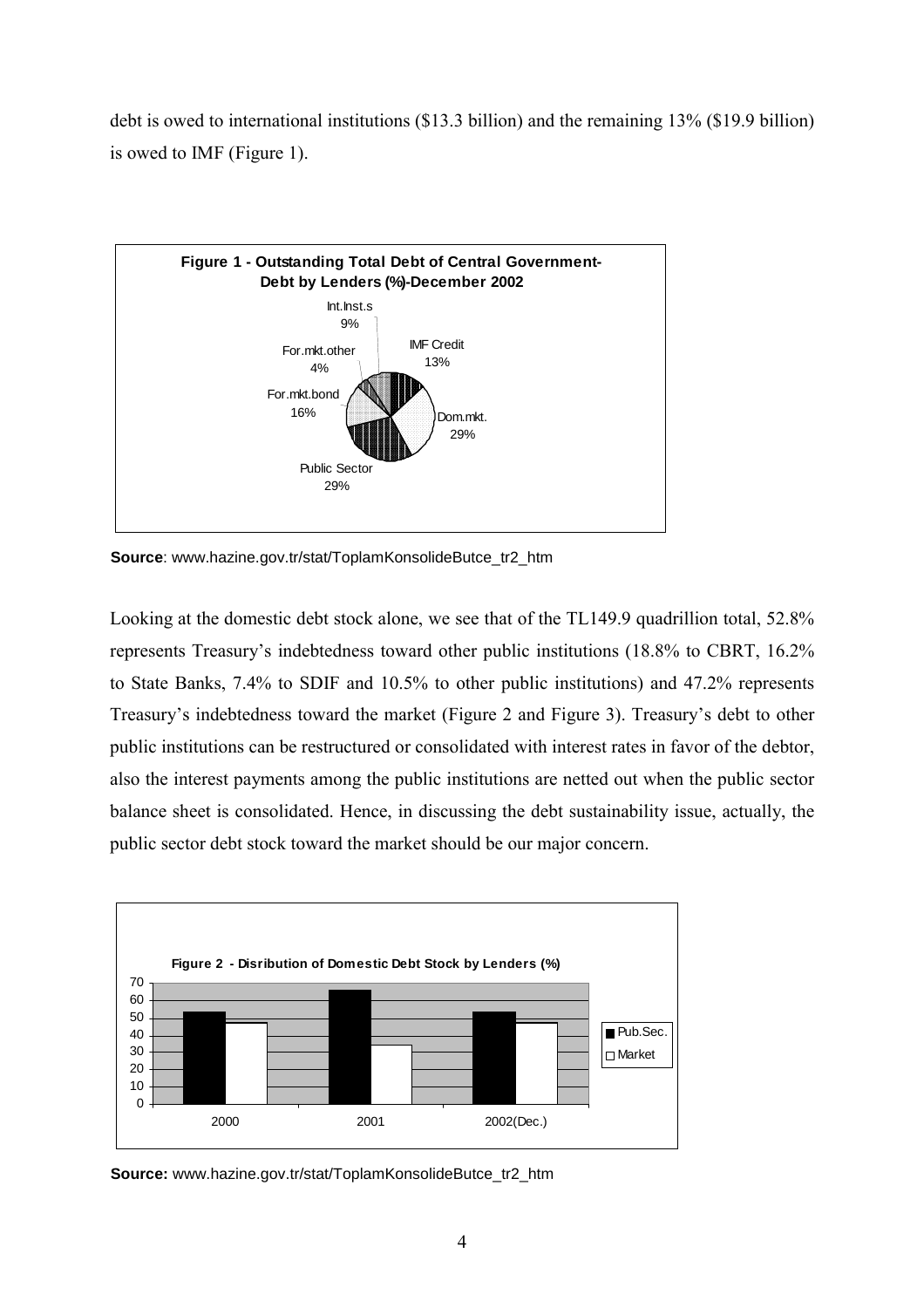

**Source:** [www.hazine.gov.tr/stat/iç](http://www.hazine.gov.tr/stat/i�) borç istatistikleri

The debt stock figures given in the first paragraph of this section indicate that external debt makes up 38% and the domestic debt makes up 62% of the total central government debt stock. 32% of the domestic debt stock, on the other hand is FX-related. This corresponds to 20% of the total stock. Hence  $38\% + 20\% = 58\%$  of the total stock is FX-related<sup>3</sup>. The other components of the total central government debt stock by instruments are; 15.5% fixed, 26.6% Floating Rate Notes (FRNs) (Figure 4). Large weight of FX-related debt in the total stock increases vulnerability of the debt stock to exchange rate shocks. However, under the present floating rate system, we believe that the real exchange rate is not likely to show extreme volatility, except for possible temporary fluctuations in response to an exogenous shock, such as the Iraq war.



**Source:** Calculated by the author using data from [www.treasury.gov.tr/stat](http://www.treasury.gov.tr/stat)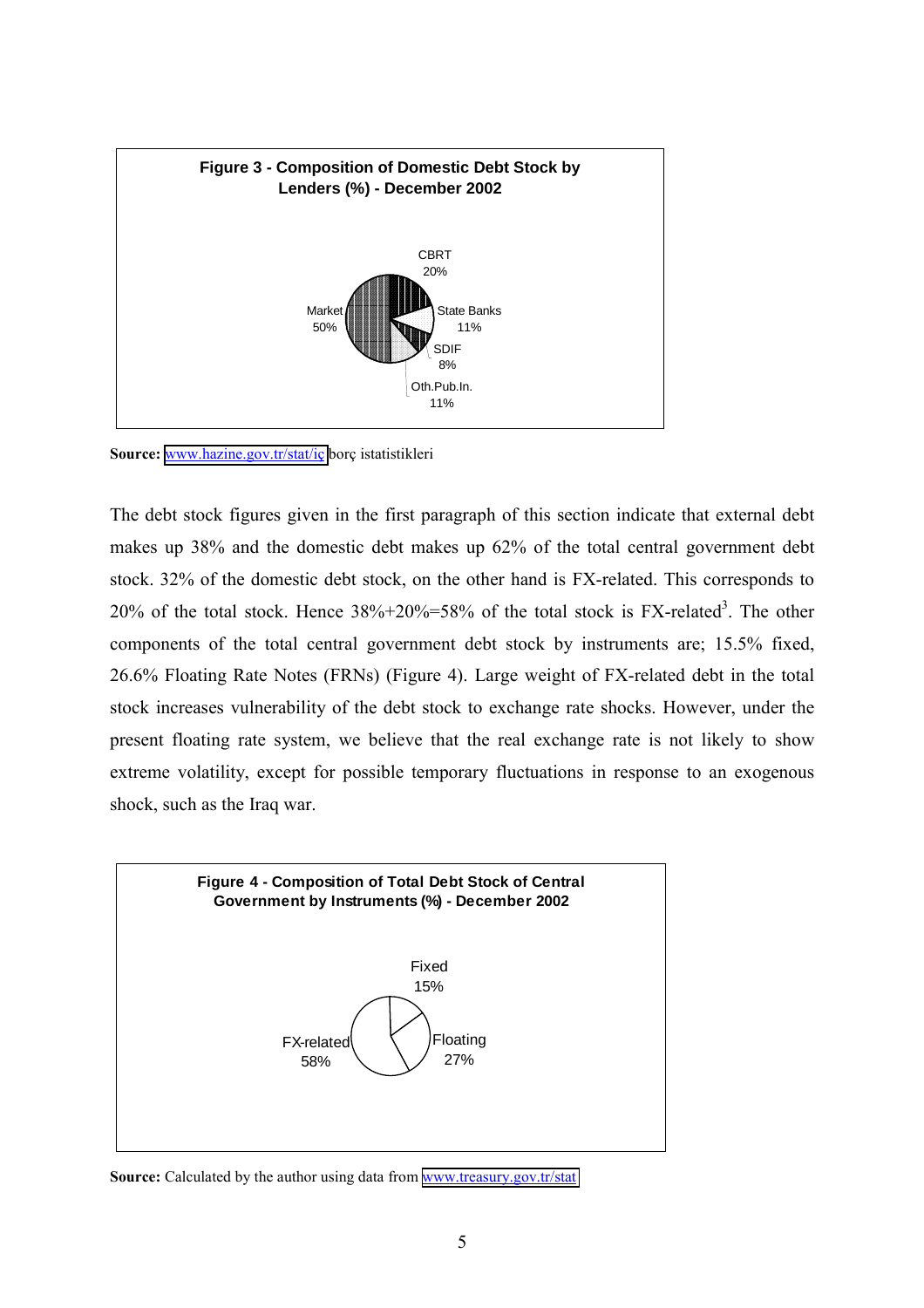# **Real Interest Rate on the Central Government Debt Stock**

In the average the real interest rate on the FX-denominated debt stock is assumed to be 7% in TL terms<sup>4</sup>. As of end-2002, the average real interest rate on the TL-denominated part of the debt stock was around 25% (knowing that 43% of government domestic debt stock is made of floating rate notes (FRNs), should the risk premium go down in time, these issues' real interest rate will automatically decline in line with the yield set at the 3-month reference auctions). Hence, as of December 2002, the weighted average real interest rate on the total public debt stock can be estimated as follows:

*7% (real interest rate of FX-related debt stock) x 58% (share of FX-related debt in total debt stock)+25%( real interest rate of TL-denominated debt stock) x42% (share of TL-denominated debt in total debt stock)= 14.6%.*

#### **Net Public Debt-to-GNP Ratio**

Even though the stock figures given above are gross, the analysis of debt stock's composition may be illuminating in sustainability discussions. However, in evaluating the debt sustainability issue, the *Net Consolidated Public Debt Stock* figures should be used. To arrive at the *net consolidated public debt stock* figure; the deposits held by the Treasury at the Central Bank and CBRT's Net Foreign Assets (NFA) need to be deducted from the gross figure, also adjustment should be made for the Central Bank's external debt used by the Treasury for budget financing purposes, which is recorded under both domestic and external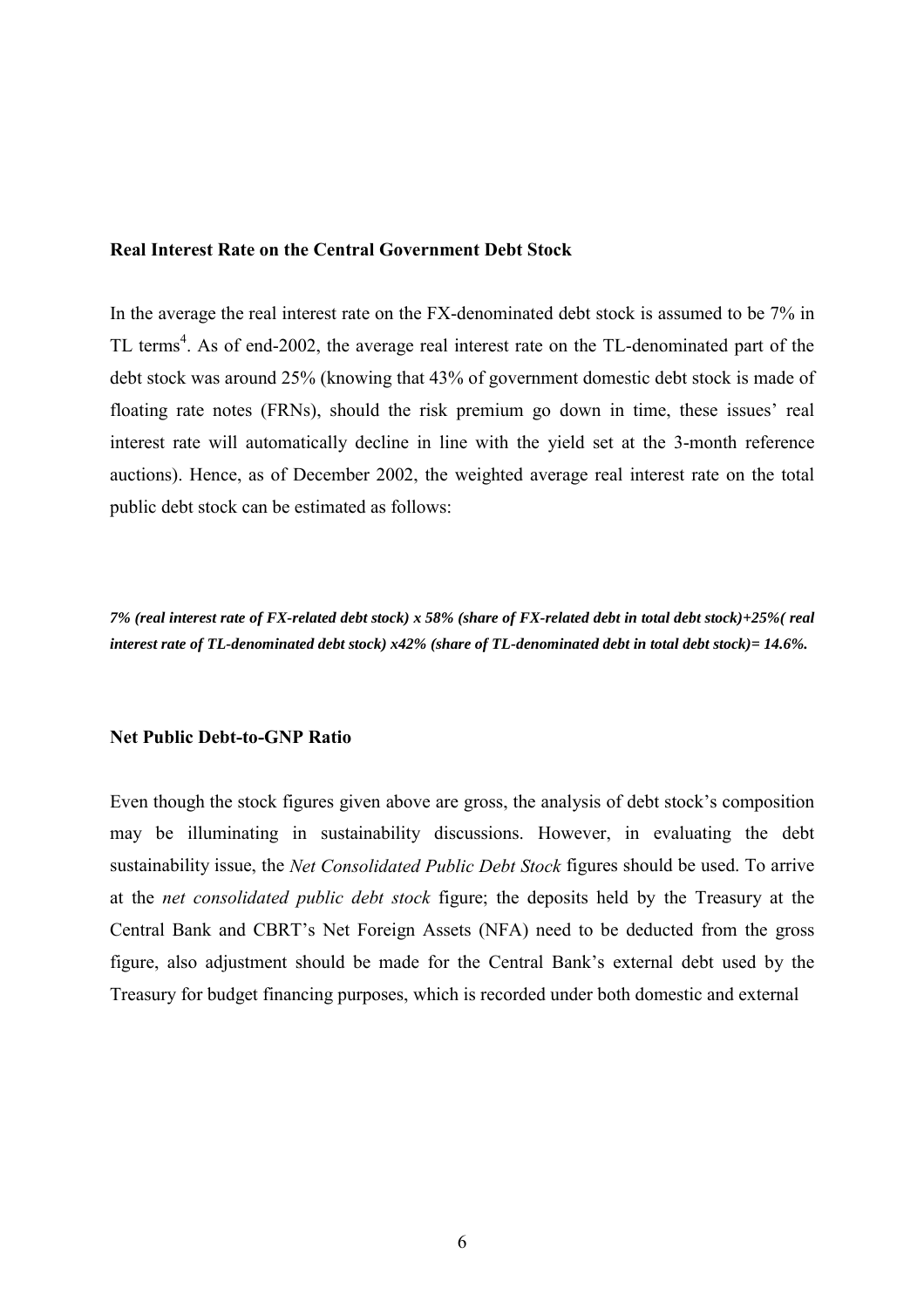debt. The "net" figure comes out to be considerably below the "gross" figure. In Turkey, the *net consolidated public debt stock-to-GNP* ratio climbed from 57% in 2000 to 93.5% in 2001 due to conversion of the implicit duty  $losses<sup>5</sup>$  at the state banks into Treasury debt and restructuring and recapitalization of the SDIF and state banks (Table 1). The *net consolidated public debt-to-GNP ratio* at end-2002 was 81.6% (provisional estimate), which will be the reference point in the debt sustainability calculations given in the next section. This ratio is not high compared to some of the countries listed in Table 1 (note that percentages given for countries other than Turkey are *gross public debt-to-GDP* ratios (the net-debt ratios would have been lower), whereas in the case of Turkey, they are *net consolidated public debt-to-GNP ratios*. Hence the ratios are not directly comparable). Even though the Maastricht criteria sets the limit for the gross debt ratio as 60%, some of the countries in the EU have debt-to-GNP ratios considerably higher than 60%. For example in 2002, Belgium had 104% consolidated gross debt-to-GDP ratio, for Italy the ratio was 108% and for Greece it was 98%. In the Euro area (excluding Luxembourg, including East Germany) as a whole, the ratio was 69%. Japan too, has a debt-to-GDP ratio (121%) much higher than Turkey's. In these countries, however, the stock carries much longer average maturity and the real interest rate is much lower than in the case of Turkey. Hence it is not the size of the debt but it is its maturity and the real interest rate that should call for concern (Figure 5).

|            | 1999  | <b>2000</b> | 2001  | 2002  |
|------------|-------|-------------|-------|-------|
| Belgium    | 115.0 | 109.3       | 107.5 | 104.3 |
| Greece     | 103.8 | 102.8       | 99.7  | 97.8  |
| Italy      | 114.5 | 110.6       | 109.4 | 107.8 |
| Euro Area* | 72.8  | 70.5        | 69.4  | 68.8  |
| Japan**    | 101.7 | 108.8       | 115.4 | 121.3 |
| Turkey***  | 61.0  | 57.4        | 93.5  | 81.6  |

#### **Table 1 - General Government Consolidated Gross Debt (% of GDP)**

\*Excluding Luxembourg, including East Germany.

\*\*Debt-to-GDP ratio

\*\*\*Net Public Debt-to-GNP ratio.

**Source:** European Commission, Directorate-General for Economic and Financial Affairs, European Economy, no.3, 2002. Public Finances in EMU. Table A.4.16, p. 368. For Japan, European Commission, Directorate-General for Economic and Financial Affairs, European Economy, No.72, 2001, 2001 Broad Economic Policy Guidelines, p. 350. For Turkey, IMF, IMF Country Report No.02/264. December 2002, Table 15, p.66. 2001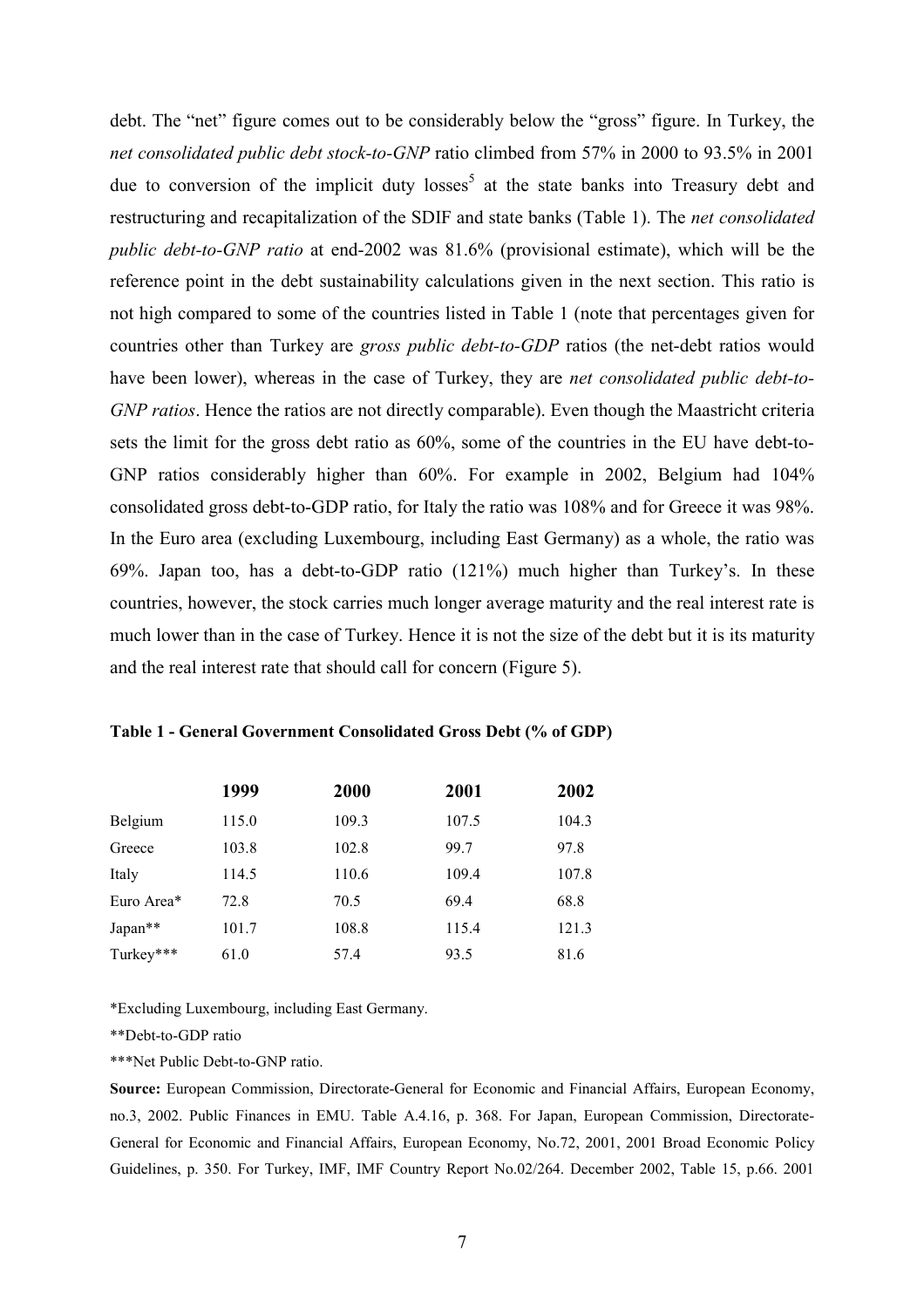revised figure; 2002, provisional estimate (Figures given by IMF for 2001 and 2002 were 92.8 and 82.1, respectively).



**Figure 5 - Interest Rates (compound, annual) (%) and Average Maturity (months) at Treasury Auctions**

**Note:** Includes only auction and public offer sales. Figures include FRN issues. The interest rate for FRNs is calculated

assuming that the initial term interest rate remains the same during the lifetime of the bond. **Source**: [www.hazine.gov.tr/stat.](http://www.hazine.gov.tr/stat)

# **Primary Surplus-to-GNP Ratio Requirement for Debt Sustainability**

Change in the public sector debt stock  $=$  operational deficit-seigniorage-growth effect (all expressed as percentage of GNP). Growth and inflation therefore have a reducing effect on the debt stock-to-GNP ratio, while operational deficit has an increasing effect.

The growth effect alone, can be expressed as follows:

$$
[g/(1+g)] b \tag{1}
$$

where, b is the public sector debt stock-to-GNP ratio at the beginning of the period and g is the growth rate. The long-term primary surplus-to-GNP ratios (s) that need to be achieved for net debt stock-to-GNP ratio sustainability are estimated under different real interest rate (r) -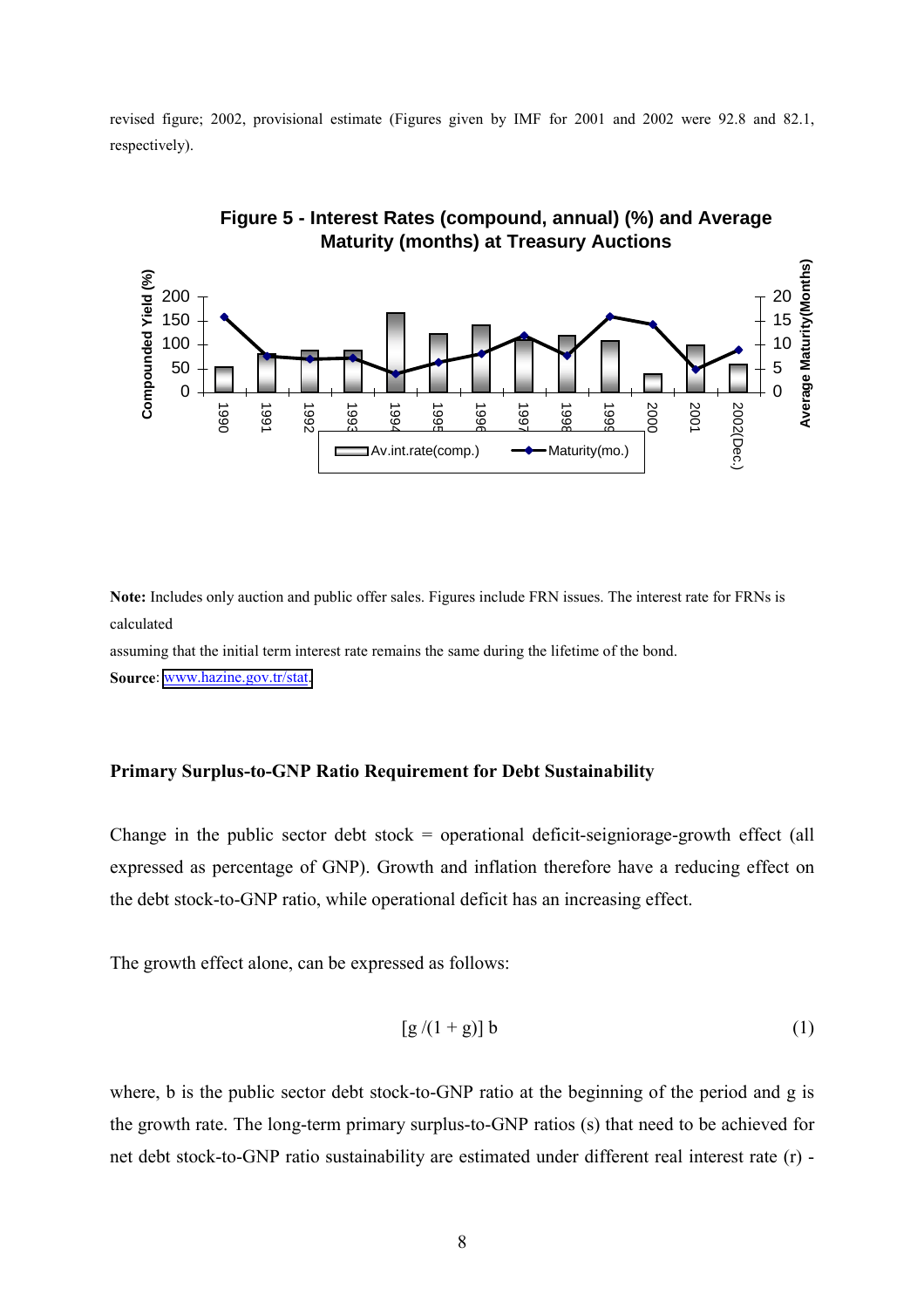growth rate (g)-inflation rate (p) scenarios. In estimations, a modified version of the methodology suggested by World Bank (2000:16-8; 121-124) is used. For derivation of the equations refer to this source. Primary surplus-to-GNP ratio under different g-r-p combinations is calculated using the following formula<sup>6</sup>:

$$
s = [(r - g) / (1 + g)] b - [(p + g + p * g) / (1 + p + g + p * g)] m
$$
 (2)

Here m denotes reserve money-to-GNP ratio, which takes different values under different real interest rate-inflation rate combinations. "m" can be estimated using the following regression equation $6$ :

ln m =  $f(r+p) = f(R)$  where R is the nominal interest rate. The equation estimated is as follows:

$$
\ln m = -2.2555 - 0.6053 R
$$
  
(-70.1004)(-10.7901)  
R<sup>2</sup> = 0.81; SSR= 0.2946; DW-statistic= 1.6934

The term,

$$
\left[ (p+g+p^{*}g)\,/\,(1+p+g+p^{*}g) \right]m
$$

gives the seigniorage amount expressed as percent of GNP7 . In end-2002 the *net consolidated public debt-to-GNP ratio* was 81.6% (provisional estimate). The primary surplus (as percent of GNP) required for sustainability of the debt ratio at this level or for lowering the ratio, is estimated using the m calculated at different nominal interest rates and the elements of the relevant scenario used, within the context of Equation 2. The results are given in Tables 2-4.

| Table 2: The Required Primary Surplus as a percentage of GNP |                           |      |      |                       |                           |      |      |       |  |  |
|--------------------------------------------------------------|---------------------------|------|------|-----------------------|---------------------------|------|------|-------|--|--|
| Real                                                         | <b>Inflation Rate</b>     |      |      | <b>Inflation Rate</b> |                           |      |      |       |  |  |
| <b>GNP</b>                                                   | 20%                       |      |      |                       | 25%                       |      |      |       |  |  |
| Growth                                                       | <b>Real Interest Rate</b> |      |      |                       | <b>Real Interest Rate</b> |      |      |       |  |  |
|                                                              | 5%                        | 10%  | 15%  | 20%                   | 5%                        | 10%  | 15%  | 20%   |  |  |
| 4%                                                           | $-0.83$                   | 2.98 | 6.96 | 10.92                 | $-1.2$                    | 2.77 | 6.74 | 10.73 |  |  |
| 5%                                                           | $-1.68$                   | 2.01 | 6.04 | 9.97                  | $-2.07$                   | 1.89 | 5.82 | 9.78  |  |  |
| 6%                                                           | $-2.50$                   | 1.22 | 5.13 | 9.03                  | $-2.9$                    | 1.02 | 4.93 | 8.84  |  |  |
| 7%                                                           | $-3.32$                   | 0.37 | 4.24 | 8.10                  | $-3.72$                   | 0.17 | 4.03 | 7.92  |  |  |

**Source**: Author's own calculations based on data from tcmb.gov.tr/evds and www.treasury.gov.tr/stat.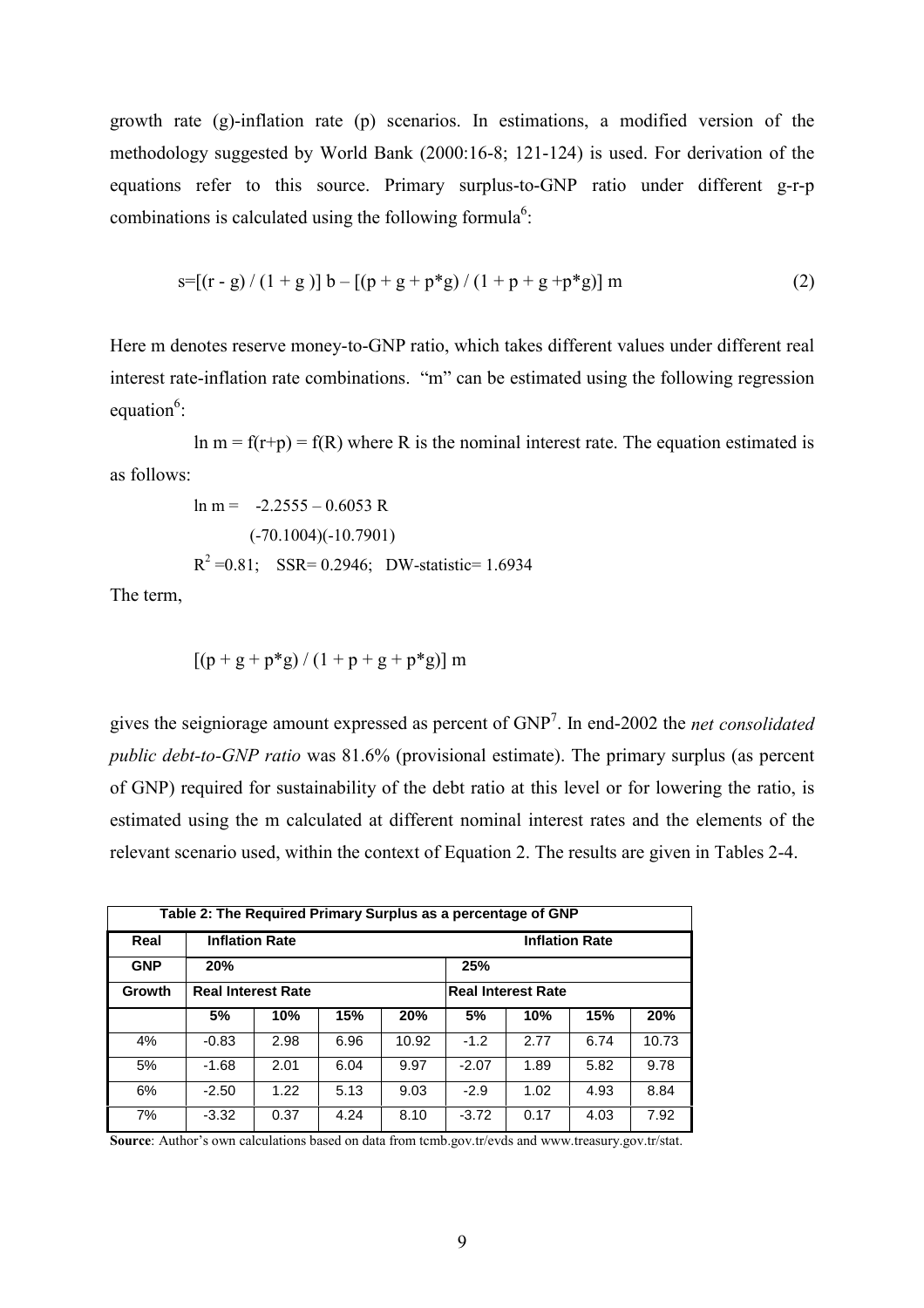| Real       | <b>Inflation Rate</b>     |      |      |      |      | <b>Inflation Rate</b> |      |                           |      |      |      |      |  |  |
|------------|---------------------------|------|------|------|------|-----------------------|------|---------------------------|------|------|------|------|--|--|
| <b>GNP</b> | 20%                       |      |      |      |      |                       |      | 25%                       |      |      |      |      |  |  |
| Growth     | <b>Real Interest Rate</b> |      |      |      |      |                       |      | <b>Real Interest Rate</b> |      |      |      |      |  |  |
|            | 10%                       | 11%  | 12%  | 13%  | 14%  | 15%                   | 10%  | 11%                       | 12%  | 13%  | 14%  | 15%  |  |  |
| 4%         | 2.98                      | 3.76 | 4.56 | 5.36 | 6.15 | 6.96                  | 2.77 | 3.56                      | 4.36 | 5.15 | 5.95 | 6.74 |  |  |
| 5%         | 2.01                      | 2.87 | 3.66 | 4.45 | 5.23 | 6.04                  | 1.89 | 2.66                      | 3.46 | 4.25 | 5.03 | 5.82 |  |  |
| 6%         | 1.22                      | 1.99 | 2.77 | 3.56 | 4.34 | 5.13                  | 1.02 | 1.80                      | 2.58 | 3.36 | 4.14 | 4.93 |  |  |
| 7%         | 0.37                      | 1.13 | 1.90 | 2.68 | 3.44 | 4.24                  | 0.17 | 0.94                      | 1.71 | 2.49 | 3.26 | 4.03 |  |  |

**Table 3- The Required Primary Surplus as percentage of GNP**

**Source**: Author's own calculations based on data from www.tcmb.gov.tr/evds and www.treasury.gov.tr/stat.

**Table 4- The Required Primary Surplus as percentage of GNP**

| Real       | Inflation Rate            |      |      |      |       | <b>Inflation Rate</b> |      |                           |      |      |      |       |  |  |
|------------|---------------------------|------|------|------|-------|-----------------------|------|---------------------------|------|------|------|-------|--|--|
| <b>GNP</b> | 20%                       |      |      |      |       |                       |      | 25%                       |      |      |      |       |  |  |
| Growth     | <b>Real Interest Rate</b> |      |      |      |       |                       |      | <b>Real Interest Rate</b> |      |      |      |       |  |  |
|            | 15%                       | 16%  | 17%  | 18%  | 19%   | 20%                   | 15%  | 16%                       | 17%  | 18%  | 19%  | 20%   |  |  |
| 4%         | 6.96                      | 7.75 | 8.55 | 9.34 | 10.13 | 10.92                 | 6.74 | 7.54                      | 8.34 | 9.13 | 9.93 | 10.73 |  |  |
| 5%         | 6.04                      | 6.82 | 7.61 | 8.39 | 9.18  | 9.97                  | 5.82 | 6.61                      | 7.41 | 8.19 | 8.98 | 9.78  |  |  |
| 6%         | 5.13                      | 5.91 | 6.69 | 7.47 | 8.24  | 9.03                  | 4.93 | 5.71                      | 6.49 | 7.27 | 8.04 | 8.84  |  |  |
| 7%         | 4.24                      | 5.01 | 5.79 | 6.56 | 7.33  | 8.10                  | 4.03 | 4.81                      | 5.60 | 6.37 | 7.15 | 7.92  |  |  |

**Source**: Author's own calculations based on data from www.tcmb.gov.tr/evds and www.treasury.gov.tr/stat.

Actually, the large share of the FX-related debt in the total stock adds a fourth determinant to the debt sustainability issue, which must be incorporated into the analysis. If TL records a real appreciation against foreign currency (as it happened in  $2002<sup>8</sup>$ ) ceteris paribus this would exert a downward pressure on the debt-to-GNP ratio. Whereas, TL's real depreciation against FX would cause the ratio to go up<sup>9</sup>. However, as mentioned earlier, during the next couple of years, we expect no long-lasting appreciation or depreciation of the TL. Hence the role of exchange rate movements is not considered in the present paper.

### **Evaluation of the Results**

Under the 20% inflation rate, 16% real interest rate scenario; growth rates 6% and above, ensure debt sustainability. When real interest rate falls below 15%, any growth rate used in the analysis is sufficient for debt sustainability, since the primary surplus-to-GNP ratios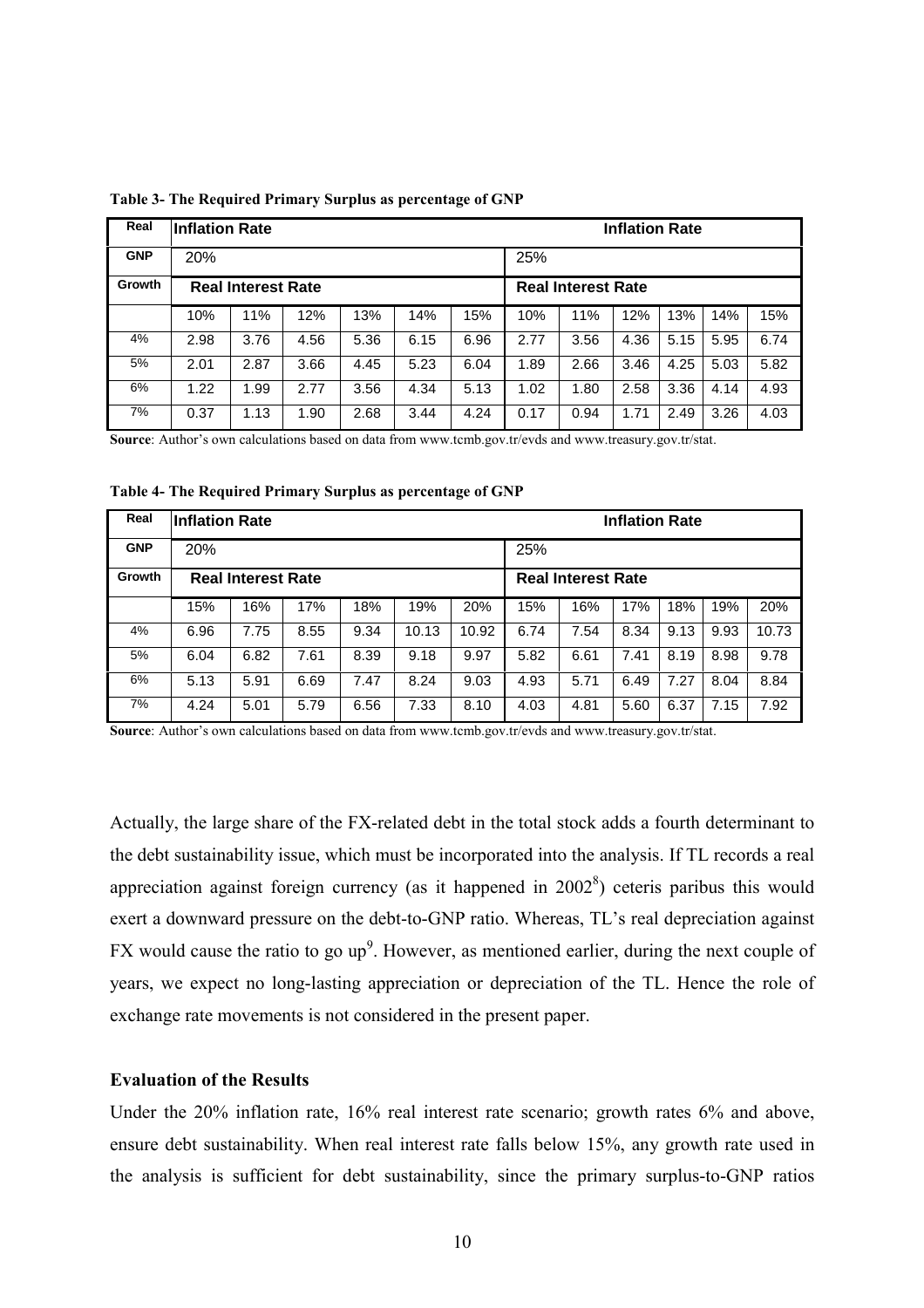required are all below the 6.5% target. Even in the case of 17% real interest rate, debt is sustainable at growth rates 7% and above (primary surplus-to-GNP ratio requirement is 5.79% for 7% growth rate). In the case of 25% inflation, 17% real interest rate scenario, at growth rates 6% or above, the primary surplus requirement is below the target. In the case of 25% inflation rate and 16% real interest rate scenario, growth rates 6% and above; and in the case of 25% inflation rate and 15% real interest rate scenario, growth rates 5% and above ensure debt sustainability, since then, the primary surplus requirement is below 6.5%. Actually 25% is the annual average inflation rate targeted for 2003, while 20% is the year-end target. Earlier, the weighted average real interest rate of the end-2002 debt stock of the central government was estimated to be around 15%. As the debt is rolled over, to maintain this or lower real interest rate on the stock, the replacing issues should bear 15% or lower real interest rate. If this is achieved, then in Turkey, the public debt sustainability issue will be no problem and in addition, the net public debt-to-GNP ratio can be expected to go down in the years to follow, provided that growth rate is at reasonable levels. It is this declining trend that is needed to satisfy the relaxed Maastrict criteria.

## **Conclusion**

In sum, Turkey's debt, under the scenarios adopted, comes out to be sustainable on condition that the real interest rate is reduced to 15% or less (during the January 2003 auctions, on the TL-denominated issues, the nominal interest rate was between 44% (3-month term) and 58% (1-year term); and the weighted average real interest rate was around 25%, which is extremely high). The real interest rate, in large part, reflects the risk premium, which is closely tied to people's confidence in the economy and in the government. All it takes is a strong determination on behalf of the government about pursuing the Strengthened Stabilization Program adopted in May 2001, to meet the aspirations of the public at large and rebuild the confidence.

\* The author wishes to thank Professor Merih Celasun for his most helpful comments and Özge Bozkurt for her assistance with estimations.

#### **Notes**

<sup>1</sup>This part of the debt stock indicates direct indebtedness of the Treasury. SEE's and Central Bank's debts are excluded. As of end-2002, the Central Bank was not in a net-debtor position; and if SEEs are assumed to be able to pay their debts out of their earnings, the *central government net debt stock* is the part of the total debt stock that should be considered in connection to the debt sustainability issue.

<sup>2</sup>Exchange rate= TL1.635 million per \$.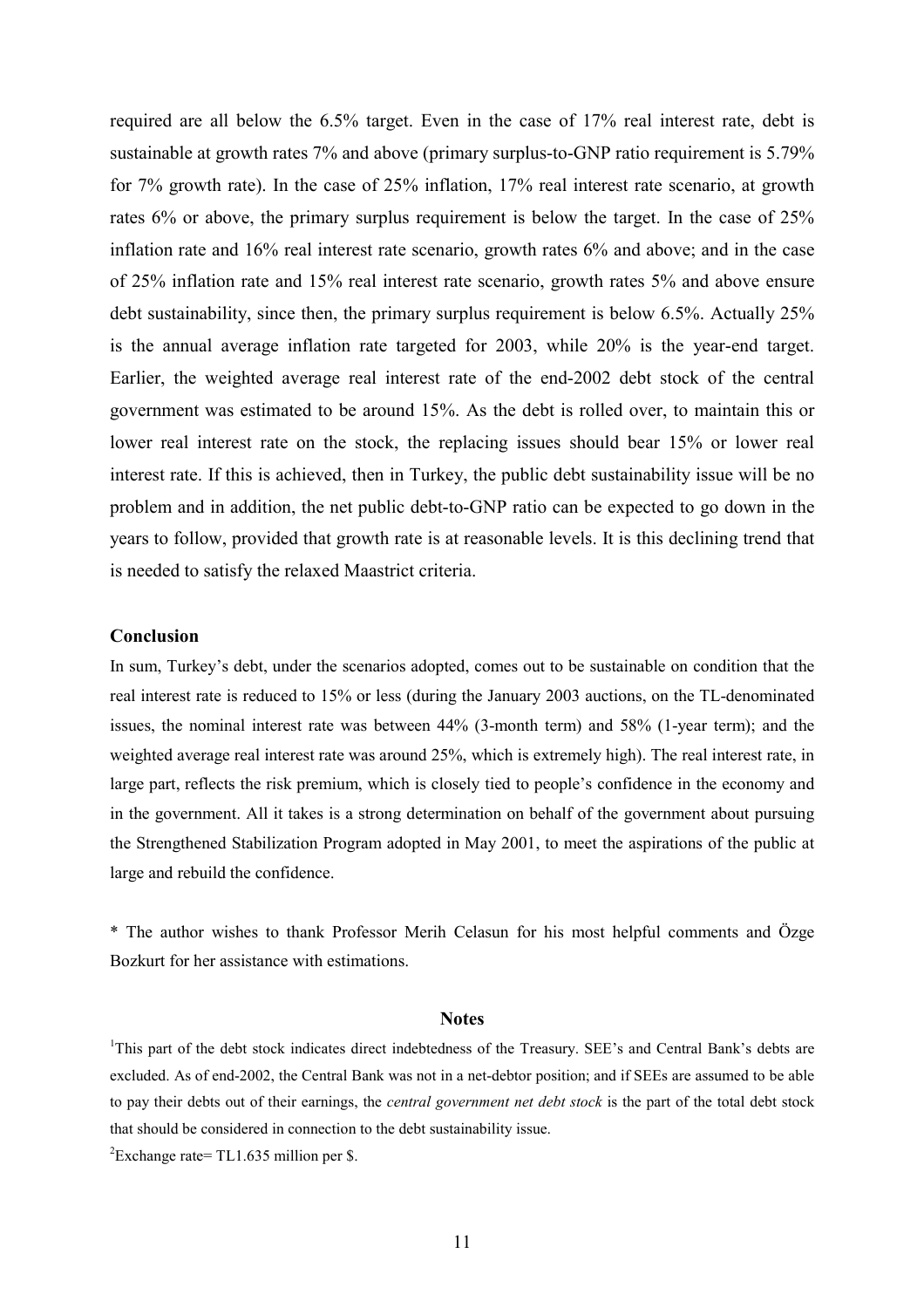<sup>3</sup>Either FX denominated (11% of domestic debt stock) or FX-indexed (12% of domestic debt stock – IMF credit; Swap and other-).

<sup>4</sup> IMF and World Bank credits carry an interest rate 5% or less; in the January 28, 2003 auction, the dollar bond rate was 6.5%; and in the debt-swap operation of June 15, 2001, arranged by the Treasury with the private banks, the average yield was 15% on the FX-denominated paper with 3 to 5 year maturity.

<sup>5</sup>*Duty losses* originated from uncompensated credit subsidies and payments for agricultural sector and small and medium sized companies.

<sup>6</sup>To be able to apply this formula, it was necessary that real income (y) elasticity of real reserve money (rrm) (deflated by WPI) be close to unity. The OLS estimation result given below satisfies this condition. The reason why annual data over the period 1970-1999 was used is because the crises years (2000-2001) could not be accepted as normal years.

ln rrm =  $-2.1268 + 0.967$  ln y  $- 0.0057$  R (R is the nominal interest rate on time deposits)

(-3.7513) (6.3432) (-3.5370)

R-Bar-Squared  $=0.76$ ; SSR=  $0.0.2975$ ; DW-statistics= $1.676$ 

 $7$  The original seigniorage expression suggested by the World Bank (2000:16-18) was as follows:

$$
[(p+g)/(1+p+g)]
$$
 m

This may be an acceptable approximation for the seigniorage term especially in low inflation cases.

 ${}^{8}$ In 2002, the exchange rate movement was below that required by the purchasing power parity. This was mainly due to reversal of currency substitution during 2002. Hence TL, which was undervalued following the devaluation of February 2001, caught up and closed the year being overvalued (based on *real exchange rate series* calculated by the author, using 1999(12) as the base period; see Keyder, 2003 for more information on the real exchange rate developments in Turkey). Hence over 2002 alone, TL has appreciated in real terms against foreign exchange. This has been a favorable development for Turkey from debt sustainability point of view. OECD (2002: 144), describes the situation as follows: "...real appreciation is making the real interest rate on foreign currency debt negative (in TL terms). Therefore, the negative TL-adjusted interest rate on foreign borrowings is currently easing debt sustainability, even though the domestic interest rate (in both nominal and real terms) is very high."

9 The exchange rate effects may be explored more usefully in the analysis of year-to-year changes in debt-to-GNP ratios for finite time periods, rather than in the steady-state analysis.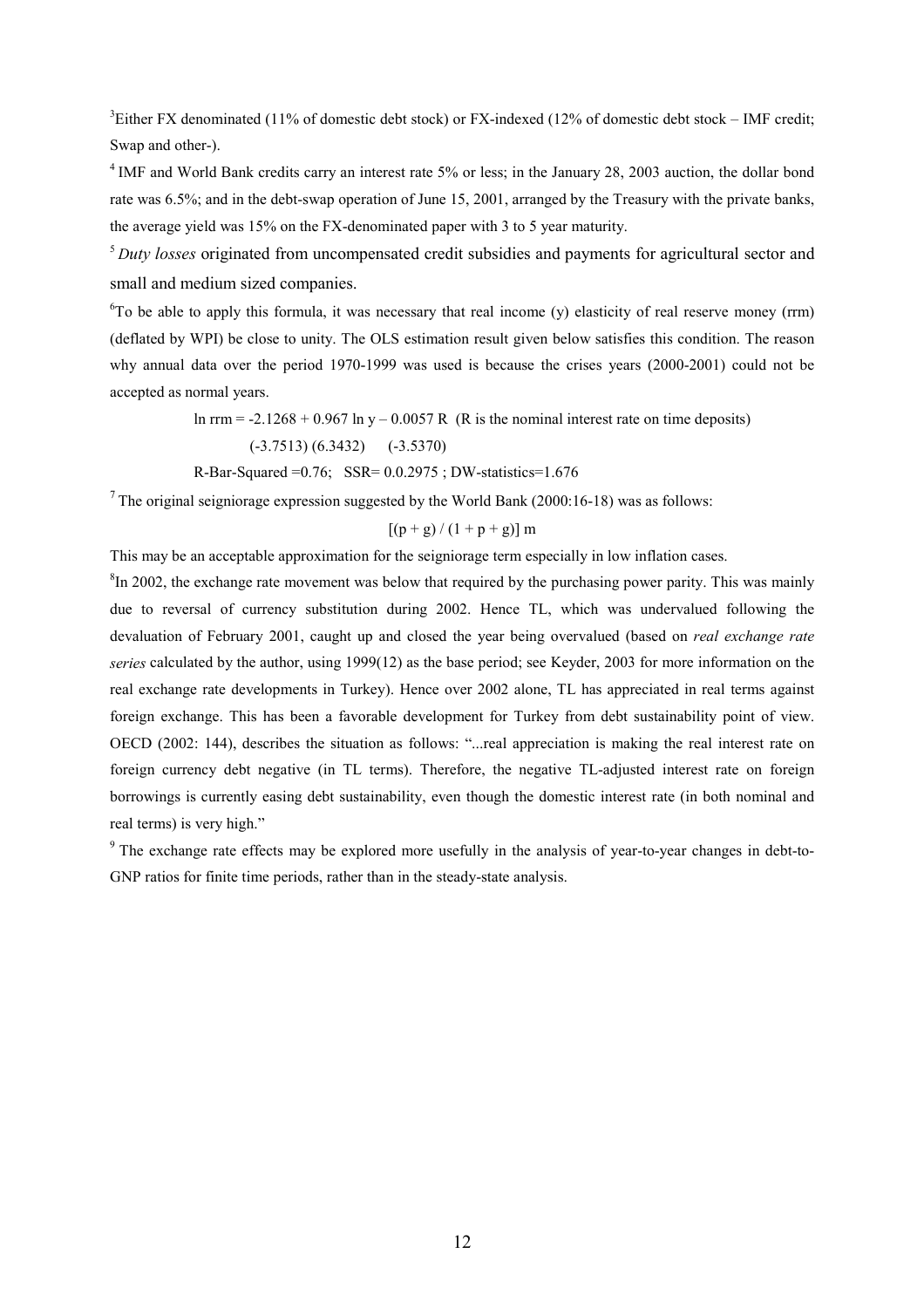## **References**

- Derviş, K.(2001) "Türkiye'nin Güçlü Ekonomiye Geçiş Programı: Hedefler, Politikalar ve Uygulamalar", Undersecretariat of Treasury Press Release dated April 14.
- Erçel, Gazi (1999) "The Disinflation Program for the Year 2000: Implementation of Exchange Rate and Monetary Policy." CBRT publication, Ankara.
- European Commission, Directorate-General for Economic and Financial Affairs (2002) European Economy, no.3. Public Finances in EMU.

--------------(2001) European Economy, No.72, 2001 Broad Economic Policy Guidelines.

IMF (2002) IMF Country Report (TURKEY) No.02/264. December, Washington D.C.

Keyder, Nur (2001) "The Aftermath of the 2000 Stabilization Program and the November 2000 Financial Crisis in Turkey", Russian and East European Finance and Trade, September-October, vol.37, no.5, pp.22-44.

-----------(2003) "Kura Dayalı Program ve Dalgalı Kur Rejimi Uygulaması Sırasında TL'nin Yabancı Para Karşısında Reel Değeri ve Cari İşlemler Dengesi", **İktisat İşletme ve Finans**, Year: 18, January 2003; pp.48- 54.

OECD(2002) OECD Economic Surveys- TURKEY (Country Reviews), October.

Republic of Turkey, The Undersecretariat of Treasury. "The Undersecretariat of Treasury, Statistical Data." Treasury source for statistical data, [www.hazine.gov.tr.](http://www.hazine.gov.tr/)

\_\_\_\_\_\_\_\_(2003) "31.12.2002 İtibariyle İç ve Dış Borç Aylık Stoku", Press Release dated January 20, 2003.

World Bank (2000) "Turkey—Country Economic Memorandum—Structural Reforms for Sustainable Growth, Vol. I and II." Report Number 20657-TU, Washington, DC (September 15).